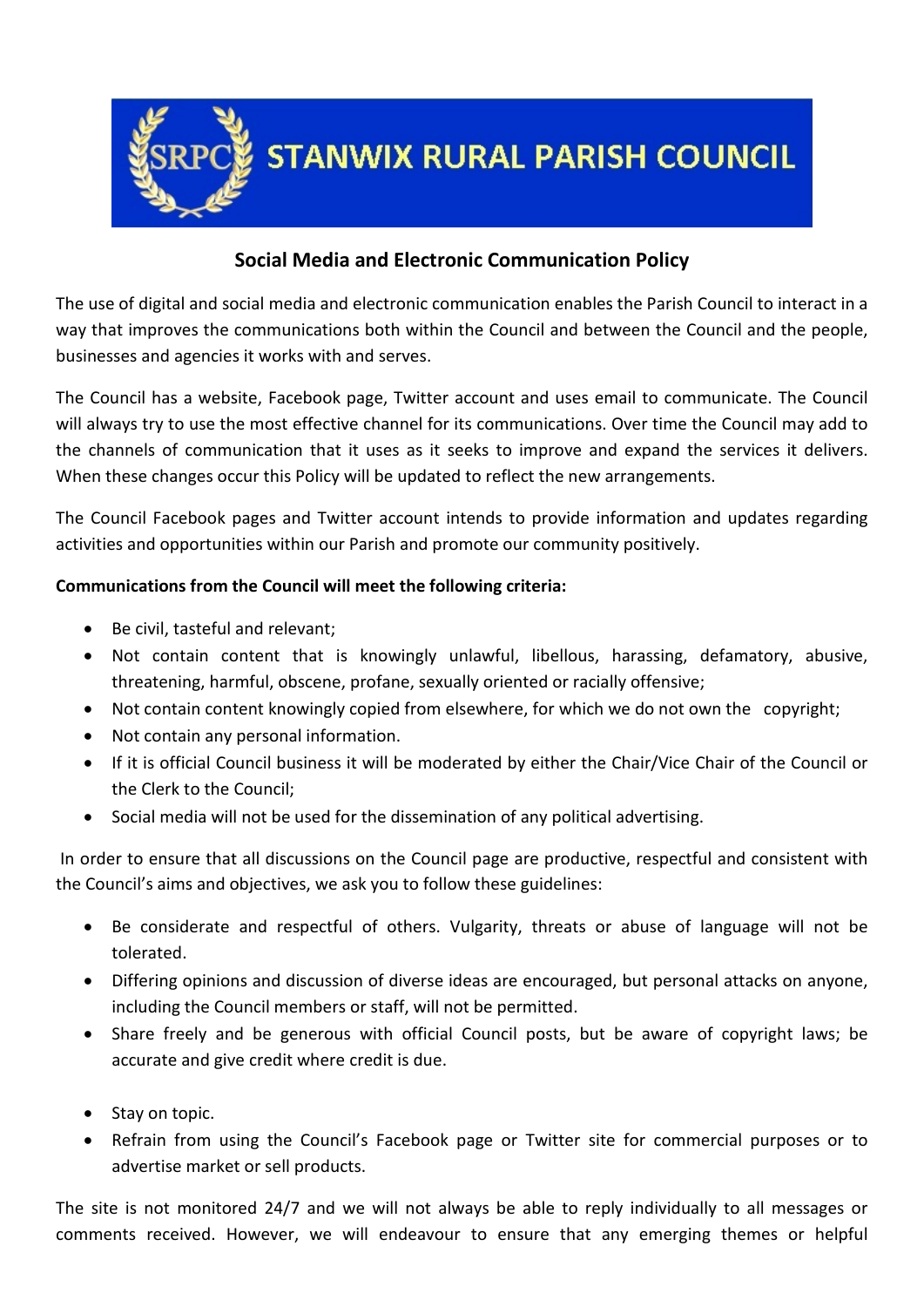suggestions are passed to the relevant people or authorities. Please do not include personal/private information in your social media posts to us.

Sending a message/post via Facebook or Twitter will not be considered as contacting the Council for official purposes and we will not be obliged to monitor or respond to requests for information through these channels. Instead, please make direct contact with the council's Clerk and/or members of the council by emailing.

We retain the right to remove comments or content that includes:

- Obscene or racist content
- Personal attacks, insults, or threatening language
- Potentially libellous statements.
- Plagiarised material; any material in violation of any laws, including copyright
- Private, personal information published without consent
- Information or links unrelated to the content of the forum
- Commercial promotions or spam
- Alleges a breach of a Council's policy or the law

The Council's response to any communication received not meeting the above criteria will be to either ignore, inform the sender of our policy or send a brief response as appropriate. This will be at the Council's discretion based on the message received, given our limited resources available. Any information posted on the Facebook page not in line with the above criteria will be removed as quickly as practically possible. Repeat offenders will be blocked from the Facebook page. The Council may post a statement that '*A post breaching the Council's Social Media Policy has been removed*'. If the post alleges a breach of a Council's policy or the law the person who posted it will be asked to submit a formal complaint to the Council or report the matter to the Police as soon as possible to allow due process.

## **Parish Council Website.**

Where necessary, we may direct those contacting us to our website to see the required information, or we may forward their question to one of our Councillors for consideration and response. We may not respond to every comment we receive particularly if we are experiencing a heavy workload.

The Council may, at its discretion, allow and enable approved local groups to have and maintain a presence on its website for the purpose of presenting information about the group's activities. The local group would be responsible for maintaining the content and ensuring that it meets the Council's 'rules and expectation' for the web site. The Council reserves the right to remove any or all of a local group's information from the web site if it feels that the content does not meet the Council's 'rules and expectation' for its website. Where content on the website is maintained by a local group it should be clearly marked that such content is not the direct responsibility of the Council.

## **Parish Council email**

The Clerk to the council has their own council email address (clerk@stanwixrural.co.uk)

The email account is monitored mainly during office hours, Monday to Friday, and we aim to reply to all questions sent as soon as we can. An 'out of office' message may be used when appropriate.

The Clerk is responsible for dealing with email received and passing on any relevant mail to members or external agencies for information and/or action. All communications on behalf of the Council will usually come from the Clerk, and/or otherwise will always be copied to the Clerk. All new Emails requiring data to be passed on, will be followed up with a Data consent form for completion before action is taken with that correspondence.